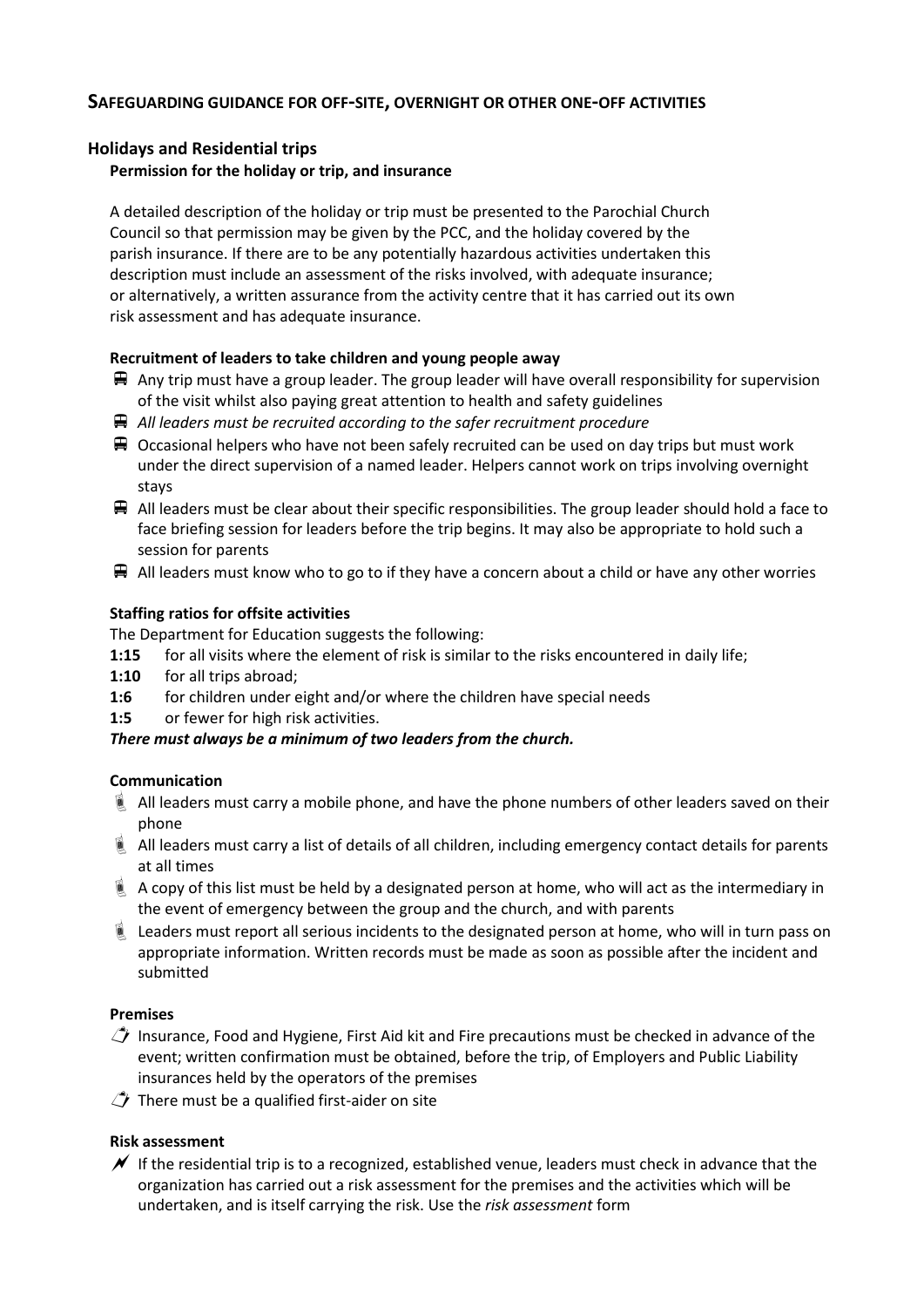- $\blacktriangleright$  A risk assessment identifying risks in relation to specific needs of service users and actual risks for the holiday must be carried out by the church, and evaluated in advance of the holiday, and action taken to minimize these risks
- $\mathscr N$  On arrival, leaders must carry out a further risk assessment of the accommodation to ensure the environment is safe for all parties present. If on arrival it is found that the situation is not as expected the leaders should not let the activities take place.
- $\mathscr N$  Staff must familiarize themselves with the Fire Exits and appliances where they are staying and ensure that they are working. Any health and safety hazards should be reported and dealt with immediately

### **Transport for holidays and trips**

See general guidance on Transport.

## **Parental consents for holidays and residential trips**

No child under the age of 8 can be taken away on residential activities without his or her parent or guardian.

Each child or young person under the age of 18 (unless they are over 16 and living away from home or married) must have the written consent of parent or guardian, which gives authority to the person named as responsible for the activity to take the young person away and to act "as a careful parent would".

The model *parental consent* form can be customized to suit local needs. It should include, as necessary:

- $\hat{D}$  details of any child/young person's special needs or medical requirements
- $\hat{\mathcal{L}}$  explicit consent to taking photographs or making videos
- $\hat{\mathcal{L}}$  consent to the child/young person smoking, if they are known to smoke, on holidays & residential trips

### **Information to parents**

It is important that parents have full information before giving consent. This must include as a minimum:

- $\blacksquare$  aims and objectives of the trip and activities
- $\bigoplus$  date of the trip and its duration
- $\mathbb F$  details of venue including arrangements for accommodation and supervision
- $\blacksquare$  travel arrangements
- $\mathbf{\Theta}$  name of group leader and contact numbers
- $\mathbf{\Theta}$  information about financial, medical and insurance arrangements

### **Accommodation**

For all residential or overnight trips & events:

- $\blacktriangleright$  Boys and girls must have separate sleeping and washing facilities which are private to them
- $\Rightarrow$  Mixed groups of young people must have adults of both genders involved
- $\Leftrightarrow$  Adults should have separate accommodation but in close proximity to the young people
- $\blacktriangleright$  Young people under the age of 18 must not be left alone overnight
- $\blacktriangleright$  There should be a rota of adults awake during the night at least until all the young people have settled down

Any other arrangements e.g. Sleepovers, Lock-ins, All-night events must be carefully explained to parents beforehand and their consent sought to the arrangements.

### **Supervision**

- Ratios of helpers to young people should be strictly followed
- Every group must be led by at least two adults, however small the group